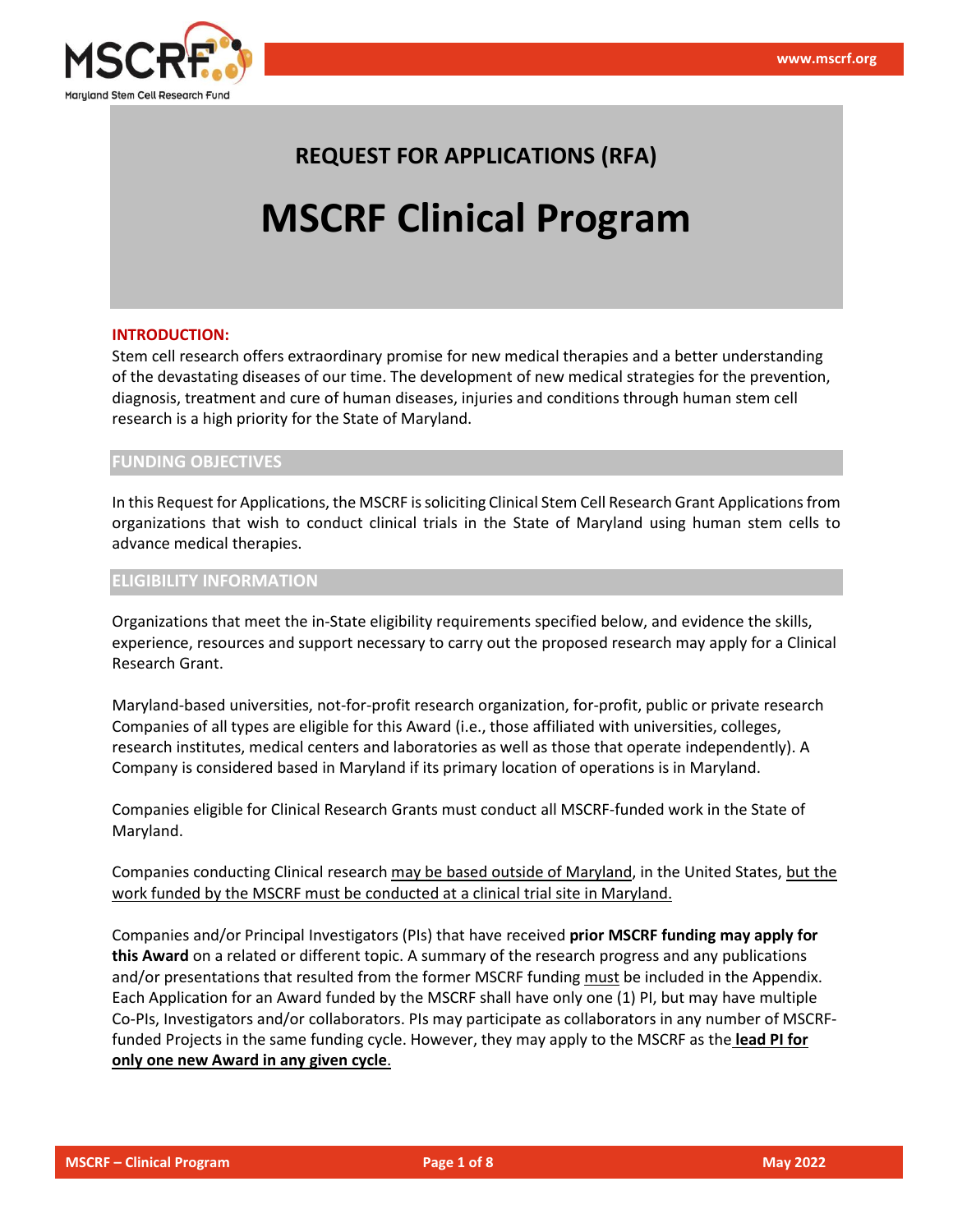PIs, Companies and at least one contact from each Company who will be responsible for Grant administration must be registered in the online submission system at least one month before the Grant Submission Deadline. Companies owned by women, underrepresented minorities and individuals with disabilities are encouraged to participate in this program.

# **ELIGIBLE RESEARCH AND CELL TYPES:**

Only Applicants requesting funds for Projects with clearly defined achievable milestones will be considered.

**All research funded by the MSCRF must involve human stem cells.** All types of human stem cells, as defined in the Stem Cell Act, are eligible without preference. The Stem Cell Act defines eligible human stem cells as follows: A human cell that has the ability to: (1) divide indefinitely; (2) give rise to many other types of specialized cells; and (3) give rise to new stem cells with identical potential. The full text of the Stem Cell Act is available on the MSCRF Web site (see [www.MSCRF.org\)](http://www.mscrf.org/).

# **OTHER ELIGIBILITY CRITERIA**

Applications that involve a *clinical trial* must have an IND or IDE, cleared by the FDA for the therapy or device under study, **before the Application is submitted to the MSCRF for review.**

Awardees shall receive MSCRF funds only after providing documentation to TEDCO confirming that the research to be conducted with MSCRF funds has been approved by the relevant Institutional Review Board ("IRB"), Institutional Animal Care and Use Committee ("IACUC") and, for Projects involving human embryonic stem cells ("hESC"), a Stem Cell Research Oversight Committee ("ESCRO/SCRO").

**AWARD INFORMATION**

#### **AVAILABLE FUNDS**

The MSCRF is currently budgeted to commit up to \$20.5 million in aggregate, in FY2023 to fund Grants under all of its RFAs. The number of Grants awarded will depend upon the quality, size and mix of Applications received.

Because the nature and scope of the proposed research will vary from Application to Application, the size and duration of Awards may also vary. Approved Projects may be funded at or below the requested/proposed amount, for a number or reasons, including potential reductions in State appropriations or funding otherwise available to MSCRF.

#### **AWARD SIZE, DURATION & TERMS**

Under this RFA, the total direct costs proposed may not exceed \$1,000,000 for a maximum of 2 years.

# **Clinical Projects shall require a 1:1 match of non-state money. Indirect costs are not allowed under this RFA.**

Because the nature and scope of the proposed research will vary from Application to Application, the size and duration of Awards also will vary. Approved Projects may be funded at or below the requested/proposed amount.

Under this RFA, MSCRF Grant Award funds may be used for the following direct costs, commensurate with the time dedicated solely to the proposed research:

- $\odot$ Salary and fringe benefits for the PI and essential personnel
- **پ** Equipment
- $\odot$ **Supplies**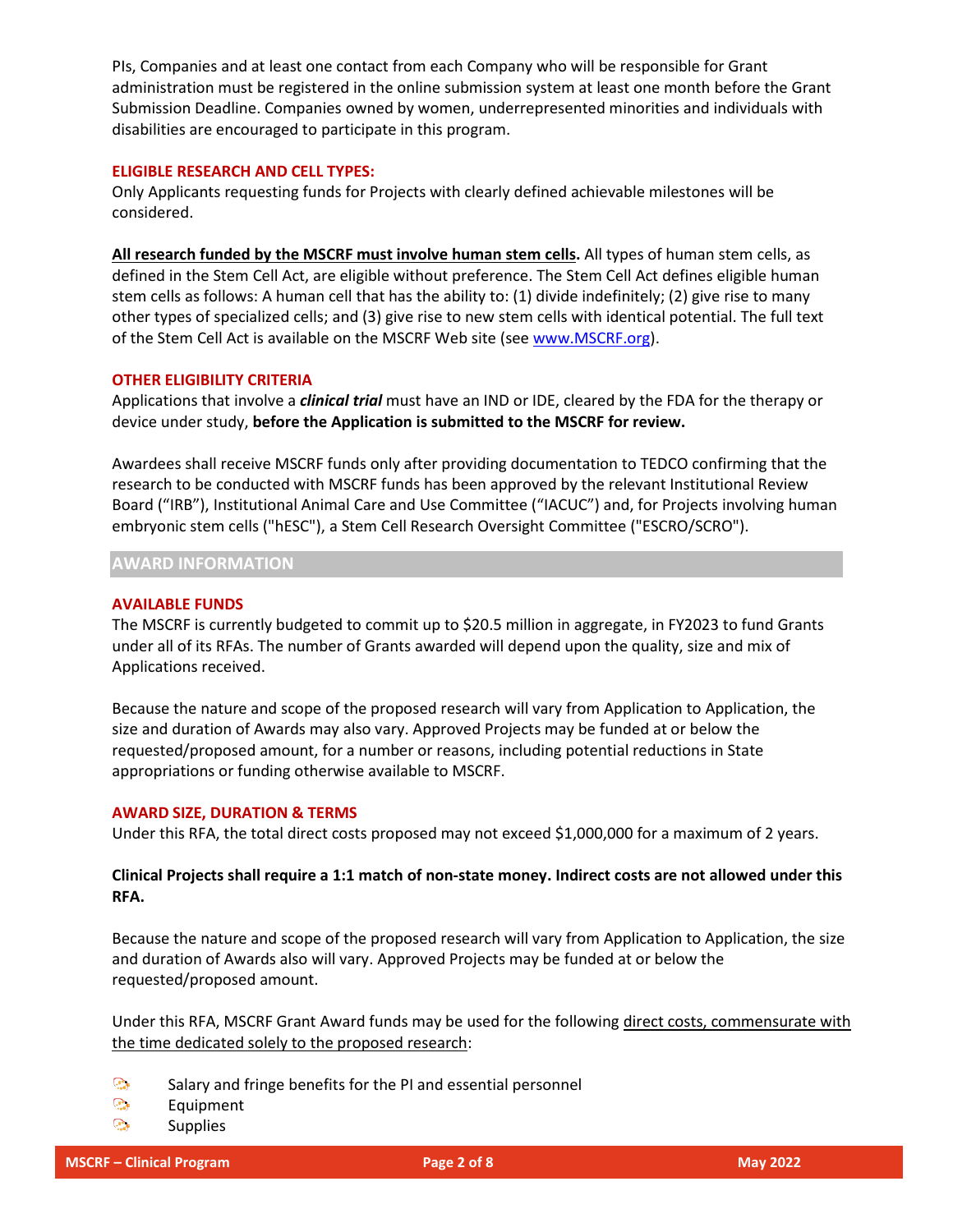- $\mathbb{Q}_{\bullet}$ Consultant costs
- $\odot$ Contract services
- ا پيدا *هي.* Collaboration expenses
- $\mathbb{C}_{\bullet}$ Travel and conference expenses
- $\mathbb{C}_{\bullet}$ Publications and miscellaneous costs

MSCRF funds may not be used to cover personnel costs of Investigators who are located and conduct the work outside the State of Maryland, regardless of whether such out-of-State Investigators are employed or retained by a Maryland-based or non-Maryland based organization.

Purchase of equipment and supplies, publication costs, conference expenses, contract manufacturing and services and other non-personnel costs may be incurred outside the State of Maryland, in accordance with customary practices of researchers.

Once a Grant has been awarded, up to ten (10) percent of funds can be reallocated between budget categories without prior MSCRF approval (e.g., from salaries to supplies). However, reallocations in excess of ten (10) percent must be approved in advance by MSCRF.

#### **SHARING RESEARCH RESULTS AND PUBLISHING**

Applicants must commit to make the results of their MSCRF-funded research readily available to others, through publications (preferably), public presentations or other accessible means.

#### **COMPLIANCE**

A Company and/or PI not in compliance with the reporting obligations under the Clinical Research Grant shall not be eligible to apply for continued or subsequent MSCRF funding.

# **APPLICATION AND SUBMISSION INFORMATION**

# **CONTENT & FORMAT OF APPLICATION**

All Sections of the Application must be submitted through the TEDCO online submission system. The document must be formatted using point size 12 Arial font, with margins no smaller than one-half (0.5) inch on all sides. Uploaded file must be limited to 80 megabytes (MB).

The Application must include the following Sections:

# **A. Project Summary -** *Limited to one (1) page*

A Project Summary describing the proposed research and its potential contribution toward the goals of the MSCRF and this RFA, as set forth in this document.

# **B. Clinical Research Plan** *- Limited to six (6) pages, including all tables, figures and charts*

An overall plan for development of the therapeutic candidate, including (1) A description of the targeted disease, condition or injury and the potential impact that the proposed therapy will have, if successfully commercialized, on the treatment or progression of that disease, injury or condition, or on medical practice; (2) An explanation of why human stem cells are necessary or advantageous to the proposed research; (3) The Research Design, including the Scientific Rationale, Experimental Approaches, Methods and Technique proposed for accomplishing the Project goals within two (2) years.; and (4) If applicable, a Target Product Profile for the therapeutic candidate. Each of the following aspects of a TPP should be addressed: (a) description; (b) significance; (c) indication(s); (d) activity (in vitro/in vivo) and efficacy endpoint (in patients); (e) safety; (f) route; (g) regimen; (h) risk versus benefit and (i) clinical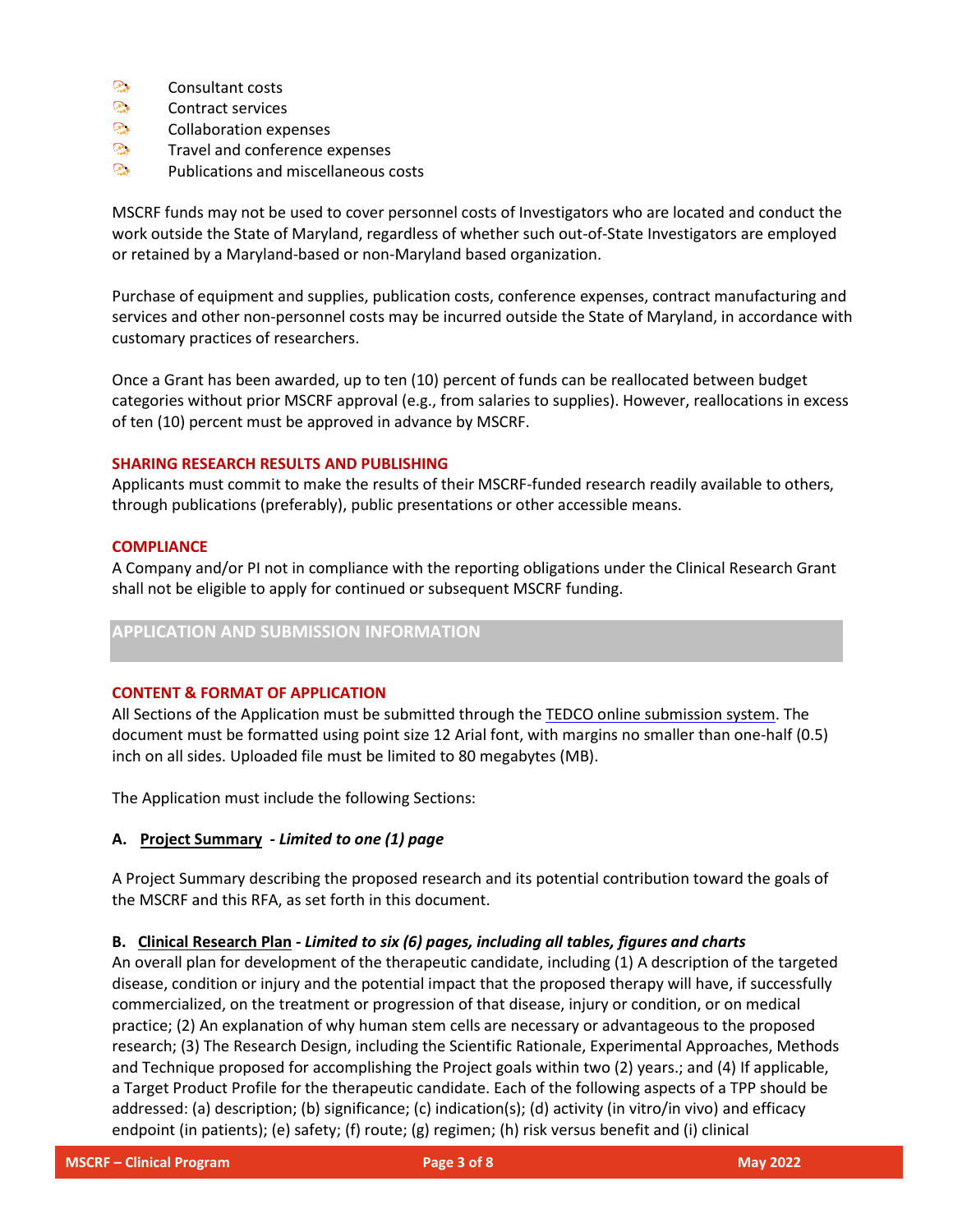competitiveness. For proposed allogeneic cell therapies, immune tolerance or immunosuppression strategies should be addressed in the above sections.

# **C. Clinical Potential and/or Plan -** *Limited to one half page not included in the page count*

An explanation of (i) how clinical practice and treatment of human diseases, conditions or injuries will be advanced by the proposed research; (ii) how the proposed research may contribute to new medical treatments or interventions; and/or (iii) how the proposed research will translate prior research results into new medical therapies or test new therapies in human patients, and the projected timeline for accomplishing such clinical application(s). This section is required for all Applications.

# **D. Key Project Personnel -** *(A table format, not included in the page count)*

A list of the names, affiliate organizations, and roles of all key personnel, defined as the PI and individuals in addition to the PI, who contribute to the scientific development or execution of the Project in a substantive way, and devote measurable effort (in person months) to the Project, whether or not salaries are requested.

# **E. Budget & Budget Justification -** *(A table format, not included in the page count)*

A detailed yearly budget and budget justification, including salaries that are within the current NIH salary range and commensurate with the time allotted to the proposed research. This budget will be used if the Application is funded. Make certain that it is complete and accurate. Applicants should request only the funds needed to complete the proposed Project. Requests for less than the maximum allowable amount will not be considered as a weakness. Applicants must provide matching funds details in the budget.

# **F. Resources and Environment -** *Limited to one half page not included in the page count*

A description of the facilities in which the work will be conducted and how the scientific environment will contribute to the probability of success, including such things as collaborative arrangements involving on-site resources, unique features of the subject population and support from the Applicant.

# **G. Bioethics -** *Limited to one page not included in the page count*

A description of the ethical issues relevant to the proposed research and how these issues will be addressed, including, but not limited to, a discussion of the ethical issues related to the cell type(s) and cell line(s) to be used; animal welfare (i.e., IACUC); IRB review and related concerns regarding human subjects.

# **H. Appendix -** *Limited to 25 supplemental pages (Upload in the same file as the application)*

# **The Appendix shall include (in this order):**

- **(1) Literature in Support of the Application**
- **(2) Biosketches and Publications -** *Limited to two (2) pages each relevant to the application* Short Biosketches, and up to five (5) relevant Publications, for key personnel, collaborators and pertinent others. Include online publicly accessible links.
- **(3) Response to Reviewer Comments, if Applicable -** *Limited to three (3) pages (not counted in the Appendix page limits)* **-** For Applicants Resubmitting an Application that was previously reviewed under any MSCRF funding mechanism, but not funded: An Introduction to the revised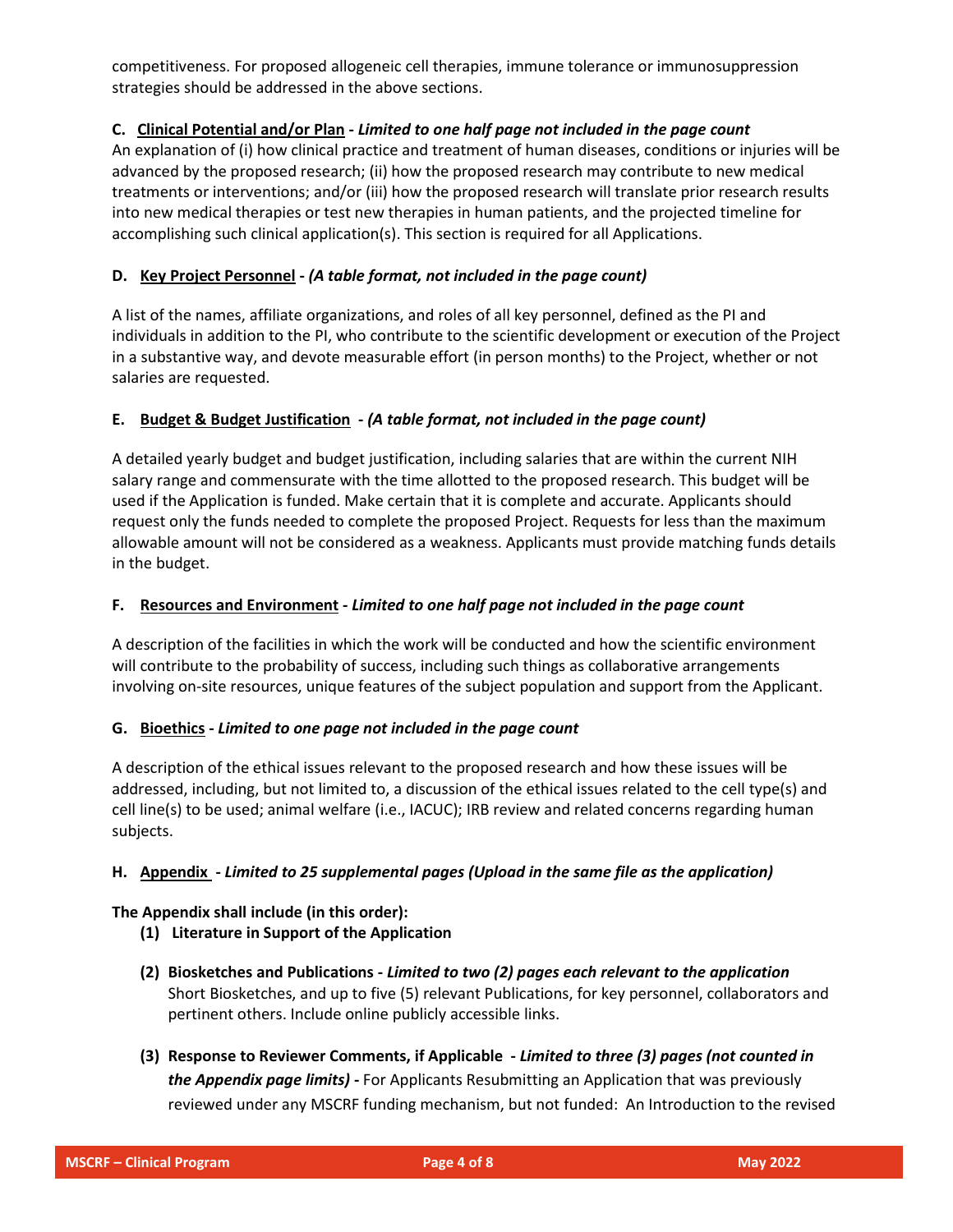Application, including the Application Number of the previous MSCRF submission, and a pointby-point response to the prior scientific review.

- **(4) You must include the subjects consent form for the clinical trial.**
- **(5)** Letter(s) of Collaboration, if Applicable *Limited to one (1) page per collaborator*
- **(6) Other Current Support -** The Project Number(s), Title(s) and Funding Source(s) of all currently supported research, and a short paragraph summarizing each Project.

**The uploaded document must include all sections.** The Appendix may not be used to circumvent the length limitations of the Application. Applications that are incomplete, do not meet the format and/or content requirements, exceed specified length limits, are non-responsive to this RFA or are from ineligible Applicants will not be reviewed.

# **SOURCE FOR APPLICATION INFORMATION**

Application information will be available electronically on the MSCRF Web site (see [www.mscrf.org\)](http://www.mscrf.org/).

# **SUBMISSION DEADLINES & REVIEW DATES**

**Application Submission Deadline**: July 14, 2022, by 5:00 p.m. **Peer Review Date(s):** August 2022 **Commission Review Date(s):** September 2022 **Earliest Anticipated Start Date:** October 2022

#### **METHODS OF SUBMISSION**

#### **Grant Application**

Principal Investigators must register in the TEDCO online submission system at least one month before the Application Submission Deadline. Grant Applications must be submitted through the [TEDCO](https://jlweb.co/prod1/portal/portal.jsp?c=2222979&p=5503280&g=5597611) online [submission](https://jlweb.co/prod1/portal/portal.jsp?c=2222979&p=5503280&g=5597611) system by July 14, 2022, no later than 5:00 p.m.

# **REVIEW INFORMATION**

#### **AWARD DECISION CRITERIA**

The Scientific Peer Review Committee will review all Applications and rank them based on scientific merit. Scoring system of 1-9 will be used to rate the overall impact/priority of the proposed research. In this system, "1" indicates the highest impact/priority and "9" indicates the lowest impact/priority. The Commission will then review the ranked Applications to make the final funding decisions.

# To receive a high scientific priority score, an Application must be judged strong in all of the following **categories:**

**Meeting the Overall Objectives of The MSCRF Program:** Do the proposed studies broaden and advance the knowledge of human stem cells? Does the Project address problems in regenerative medicine, as defined by the Commission? Are the studies relevant to the development of clinical application(s) to treat human diseases, injuries or conditions? Will these studies enable, support and expedite such clinical application(s)?

**Clinical Impact:** Can the proposed research result in a therapeutic candidate that meets an unmet medical need and/or offers a competitive advantage over other therapies or devices currently in practice or in the development pipeline? Does it have the potential to significantly impact clinical treatment or medical practice?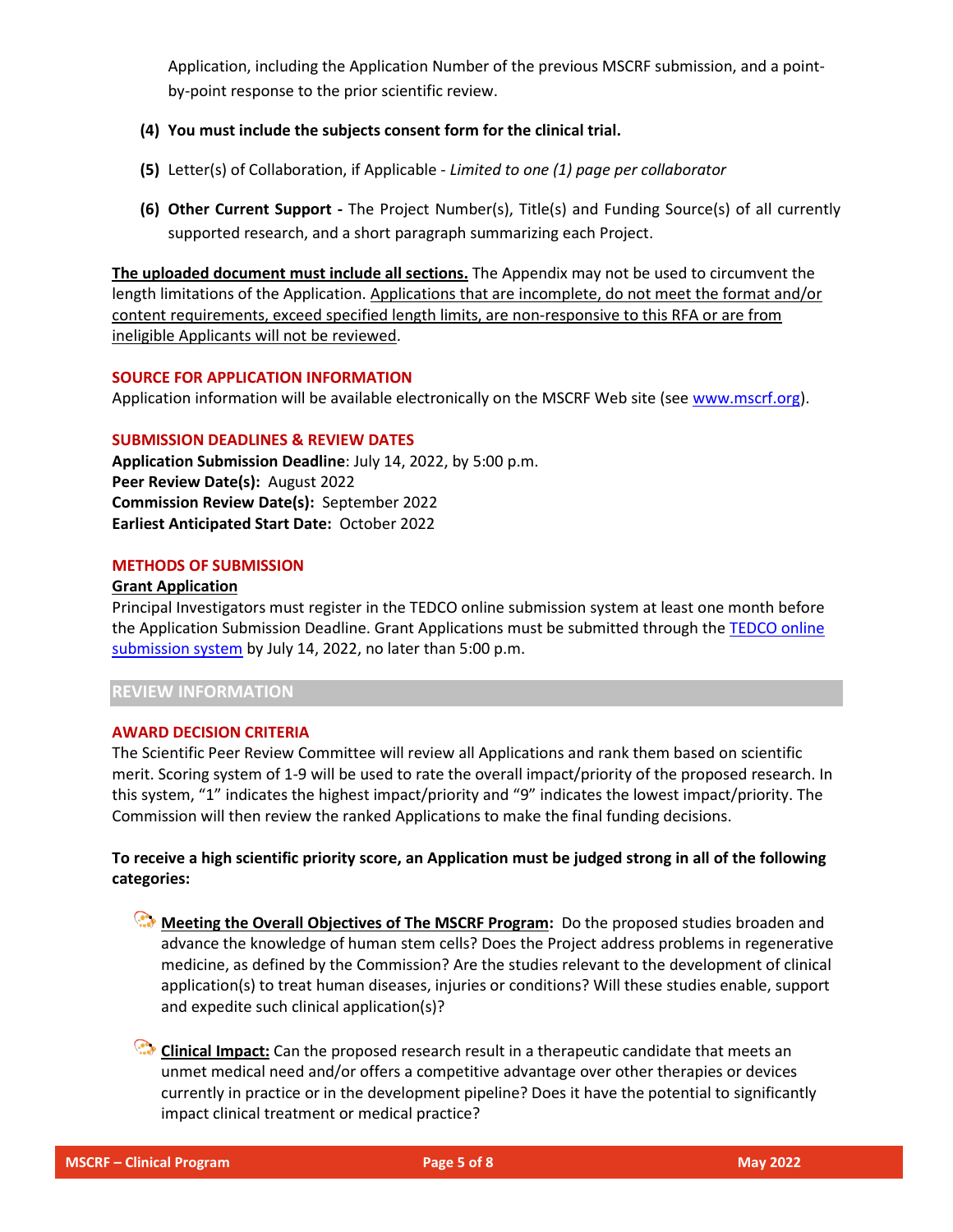**Scientific Rationale:** Does the Application adequately address the scientific basis and rationale for the therapeutic candidate?

**Readiness:** If applicable, does the data presented follow the FDA Target Product Profile TPP Guidelines, as required by the MSCRF? Does the Application adequately characterize the key product under investigation and describe in detail the production tasks required for this specific phase of development?

**Objectives, Strategies and Milestones:** Does the research plan include appropriate, achievable objectives, feasible strategies and clearly defined milestones? Does it define and address key issues in all areas critical to the successful progression to the next phase of the research, trial, product development or other Project objective described in the Application? In *pre-clinical* Proposals, if the Applicant does not already have FDA clearance for the therapeutic candidate, do the goals include preparing and filing an IND or IDE? Does the research plan describe IND- or IDEenabling studies?

**Likelihood of Success:** Are there limitations of the proposed studies that will make it difficult to apply findings or strategies in the clinic? Are there completed or on-going clinical trials that will impede or accelerate the proposed research?

**Use of Human Stem Cells:** Does the proposed research use adult, embryonic, iPS or other human stem cell lines? Does the PI justify the use of human stem cells in the proposed research as necessary or advantageous as compared to other approaches?

**Budget and Budget Justification:** Is the requested period of support appropriate for the scope of the Project? Is the effort listed for all personnel appropriate for the proposed work? Is each budget category realistic and justified in terms of the aims and methodology? If equipment is requested, is it justified, cost effective and budgeted appropriately? Is the Applicant's match adequate and appropriate for the Project? Does the Applicant provide justification for any and all proposed in-kind matches that involve existing equipment, including cost and date of acquisition as well as current usage?

**PI and Team Leadership:** Is there evidence that the Investigators are adequately trained and well suited to carry out the Project? Is the proposed Project appropriate to the experience level of the PI and other Investigators? Does the research team bring complementary and integrated expertise to the Project?

**Resources and Environment:** Does the scientific environment in which the work will be conducted contribute to the probability of success? Do the proposed studies benefit from any unique features of the scientific environment or subject population? Do these studies employ useful collaborative arrangements involving on-site resources or personnel? Can the Applicant provide the support and personnel necessary to complete the research?

Bioethics: If an existing stem cell line is to be used, what are the justifications for that line? If new lines are to be created, what measures will be taken to comply with the Stem Cell Act as well as existing stem cell research bioethics guidelines? If animal subjects are to be used, what measures are taken to comply with IACUC guidelines? If human donors are involved, have they been properly consented? If human subjects are involved, what protections will be in place to ensure their rights and welfare? If human embryonic stem cells are involved, has the Proposal been approved by an ESCRO/SCRO Committee?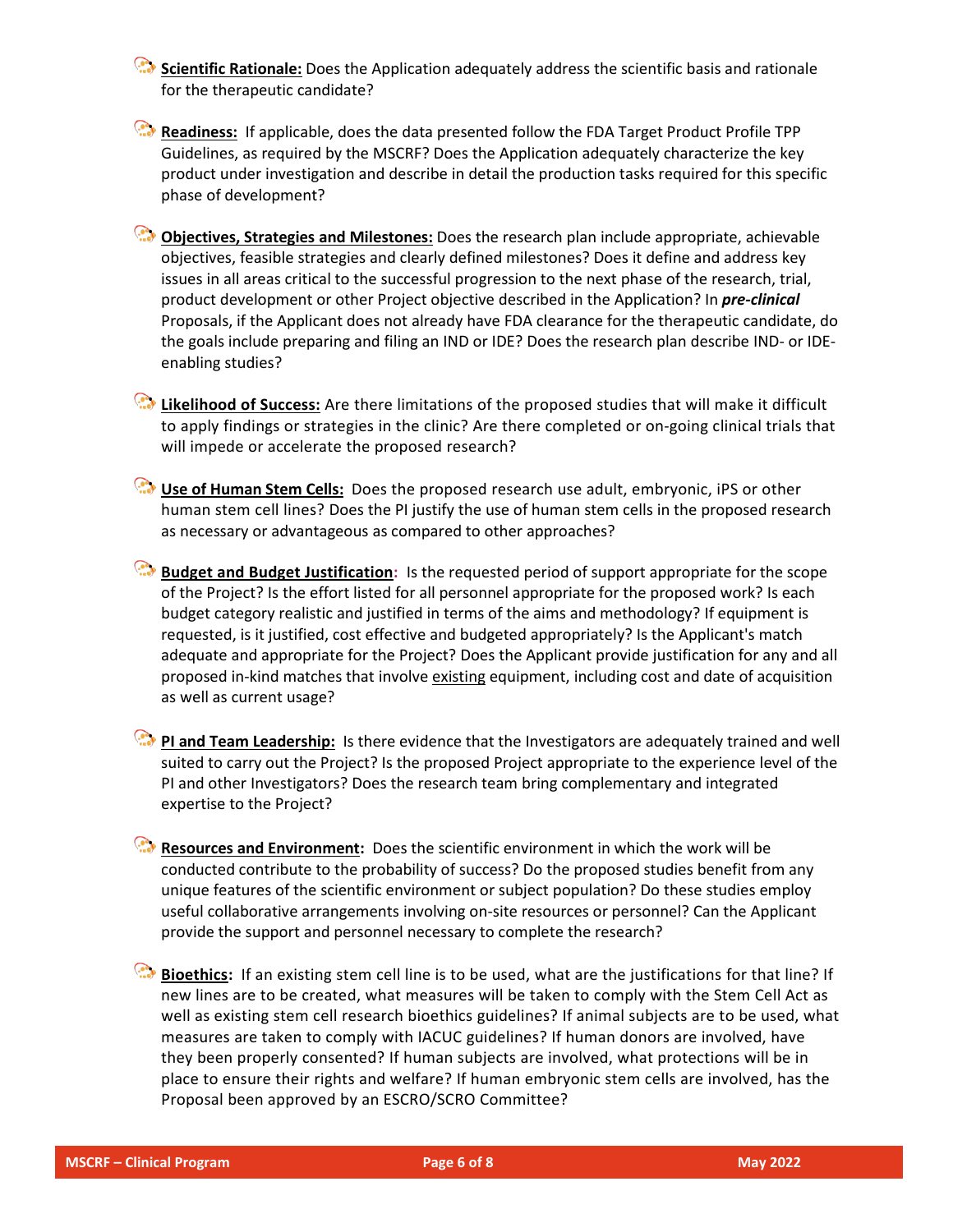For Applications that involve *clinical trials*: Does the Applicant have an IND or IDE cleared by the FDA for the therapeutic candidate or device under investigation (as required by the Commission prior to submission of this Application)? Has the Proposal been approved by an IRB responsible for oversight at the Maryland facility where the trial will be conducted (as required before any MSCRF funding shall be disbursed)? Is there an independent Data Safety Monitoring Board?

**Collaboration Plan (if applicable):** If the proposed research involves collaboration(s) among scientists and/or clinicians from for-profit and/or not-for-profit Companies and/or other organizations, is there a demonstrated commitment from each entity and a realistic management plan that addresses all potential obstacles (i.e., how the Company and collaborator(s) will communicate, handle confidential information, use milestones to determine resource reallocation and Project re-direction, share data and resources, prepare required reports and handle geographic separation, if applicable)?

**If the PI's work was previously funded by the MSCRF***,* **in whole or in part,** the Application will be evaluated on the following additional factors: Did the Investigator make significant scientific progress towards the goals of the previously funded research? Were results of the previously funded Project reported in scientific publications and/or presented at conferences? Did the previously funded research result in new collaborations, inventions or Project-generated resources as proposed in the original Application? Did the previous Project generate subsequent funding from non-MSCRF sources?

**Project Selected For Review:** All Clinical applicants who score high enough to move on to the full review committee will be required to present in person at the MSCRF Review Meetings.

- The PI and or the CEO (if not the same person) listed on the Clinical Application must plan to present on the stated review dates. Other team members may attend; however, the PI and or the CEO must attend.
- All presentations will be scheduled as part of standing MSCRF review days listed below. Due to the number of applications on any given review day, presentation times will be assigned by MSCRF.
- The PI will need to hold the review day open until the time is assigned. This may be confirmed as close as a week before the review day, so PI's will need to remain flexible during this process.
- The Clinical applicant will be allotted a 10-minute timed presentation, followed by 20 minutes for Q&A. We recommended no more than 10 slides. Following are the required slides for the presentation:
	- o What is the Problem?
	- o What is the Solution?
		- Technology Outline
	- o Target Market?
		- Segmentation Analysis
		- Target Product Profile
	- o Clinical Process
		- Timeline and Costs
		- Risks and Mitigation Plan
	- o Finances
		- Cost Projections
		- Financing Needed for the MSCRF Project?
		- Follow-on Financing for the Next Steps, Beyond MSCRF?
	- o Management and Clinical Team
		- Advisors? Board of Directors?